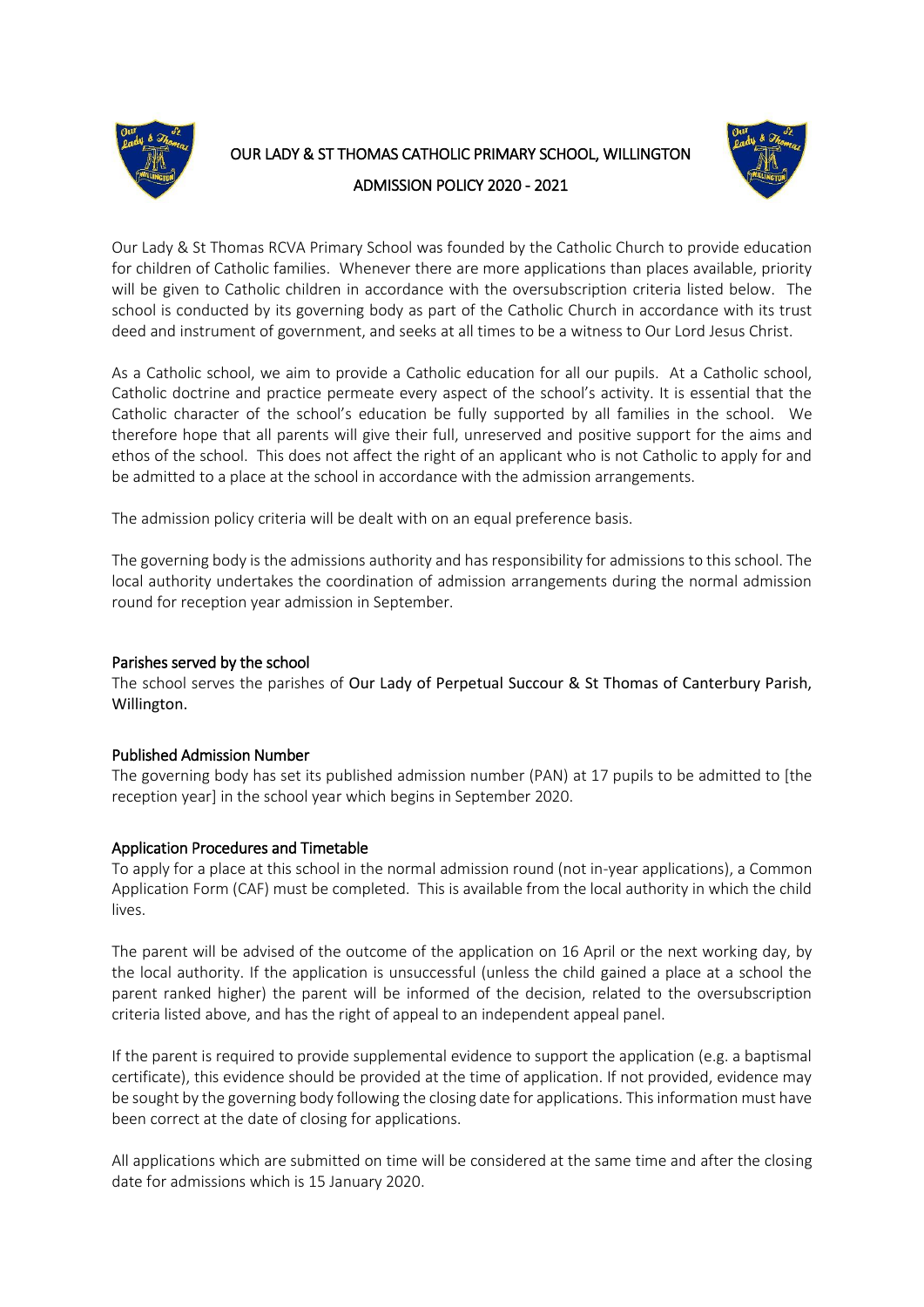### Pupils with an Education, Health and Care Plan (see note 1)

The admission of pupils with an Education, Health and Care Plan is dealt with by a completely separate procedure. Children with an Education, Health and Care Plan that names the school must be admitted. Where this takes place before the allocation of places under these arrangements this will reduce the number of places available to other children.

#### Late Applications

Late applications will be administered in accordance with the home local authority Primary Coordinated Admissions Scheme. Parents are advised to ensure that the application is submitted before the closing date.

### Admission of Children below Compulsory School Age and Deferred Entry

A child is entitled to a full-time place in the September following their fourth birthday. A child's parents may defer the date at which their child, below compulsory school age, is admitted to the school, until later in the school year but not beyond the point at which they reach compulsory school age, or beyond the beginning of the final term of the school year for which an offer was made. A child may take up a part-time place until later in the school year, but not beyond the point at which the child reaches compulsory school age. Upon receipt of the offer of a place a parent should notify the school in writing, as soon as possible, that they wish to either defer their child's entry to the school or take up a part-time place.

### Admission of Children outside their Normal Age Group

A request may be made for a child to be admitted outside of their normal age group, for example, if the child is gifted and talented or has experienced problems such as ill health.

Any such request should be made in writing to the headteacher of the school. The governing body will make its decision about the request based on the circumstances of each case and in the best interests of the child. In addition to taking into account the views of the headteacher who has statutory responsibility for the internal organisation, management and control of the school, the governing body will take into account the views of the parents and of appropriate medical and education professionals.

### Summer Born Children

The parents of a summer born child, i.e. a child born between 1 April and 31 August, may request that the child be admitted out of their normal age group, to the reception class in the September following their fifth birthday and that that the child will remain in this cohort as they progress through school.

Parents who want to make this request should make an application for their child's normal age group at the usual time. The application to the local authority should include this request and in addition it should be made in writing to the headteacher of the school. The local authority will liaise with the governing body that will make its decision about the request based on the circumstances of each case and in the best interests of the child. In addition to taking into account the views of the headteacher, who has statutory responsibility for the internal organisation, management and control of the school, the governing body will take into account the views of the parents and of appropriate medical and education professionals.

Parents will be informed of the outcome of the request before primary national offer day.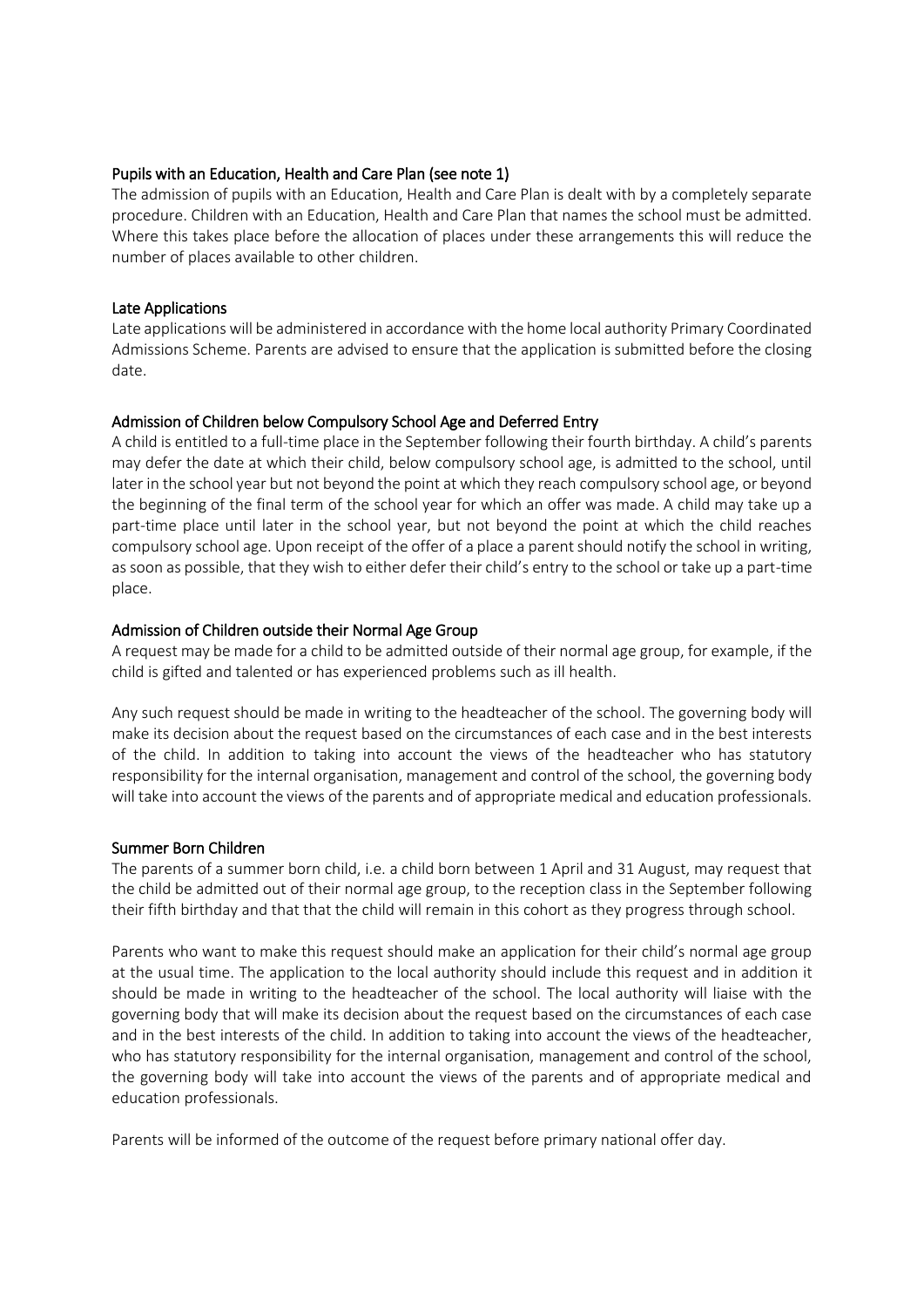If the request is agreed by the governing body, the application for the normal age group may be withdrawn before a place is offered. If the request is refused, the parent must decide whether to accept the offer of a place for the normal age group, or to refuse it and make an in year application for admission to year one for the September following the child's fifth birthday.

Where a parent's request is agreed, they must make a new application as part of the main admissions round the following year.

One admission authority cannot be required to honour a decision made by another admission authority on admission out of the normal age group. Parents, therefore, should consider whether to request admission out of the normal year group at all their preference schools, rather than just their first preference schools.

### Waiting Lists

In addition to their right of appeal, applicants will be offered the opportunity to be placed on a waiting list. This waiting list will be maintained in order of the oversubscription criteria set out below and not in the order in which applications are received or added to the list. Waiting lists for admission will operate throughout the school year. The waiting list will be held open until the last day of the summer term. Inclusion on the school's waiting list does not mean that a place will eventually become available.

#### Infant Class Size Regulations

Infant classes may not, by law, contain more than 30 pupils with a single qualified teacher (subject to the provisions in the School Admissions Code for 'excepted children'). Parents do have a right of appeal in accordance with the infant class size regulations if the school is oversubscribed and their child is refused a place.

The governing body will, where logistically possible, admit twins and all siblings from multiple births where one of the children is the last child ranked within the school's PAN.

#### In-Year Applications

An application can be made for a place for a child at any time outside the admission round and the child will be admitted where there are available places. For information on making an in-year application, parents should contact the local authority admission team at School Places and Admissions, Children and Young People's Services, County Hall, Durham, County Durham, DH1 5UJ on 03000 265 896 or by email at schooladmissions@durham.gov.uk . Parents will be advised of the outcome of their application in writing.

Where there are places available but more applications than places, the published oversubscription criteria, as set out above, will be applied.

If there are no places available, a request can be made that the child is added to the waiting list (see above).

The parent has the right of appeal to an independent appeal panel if refused a place.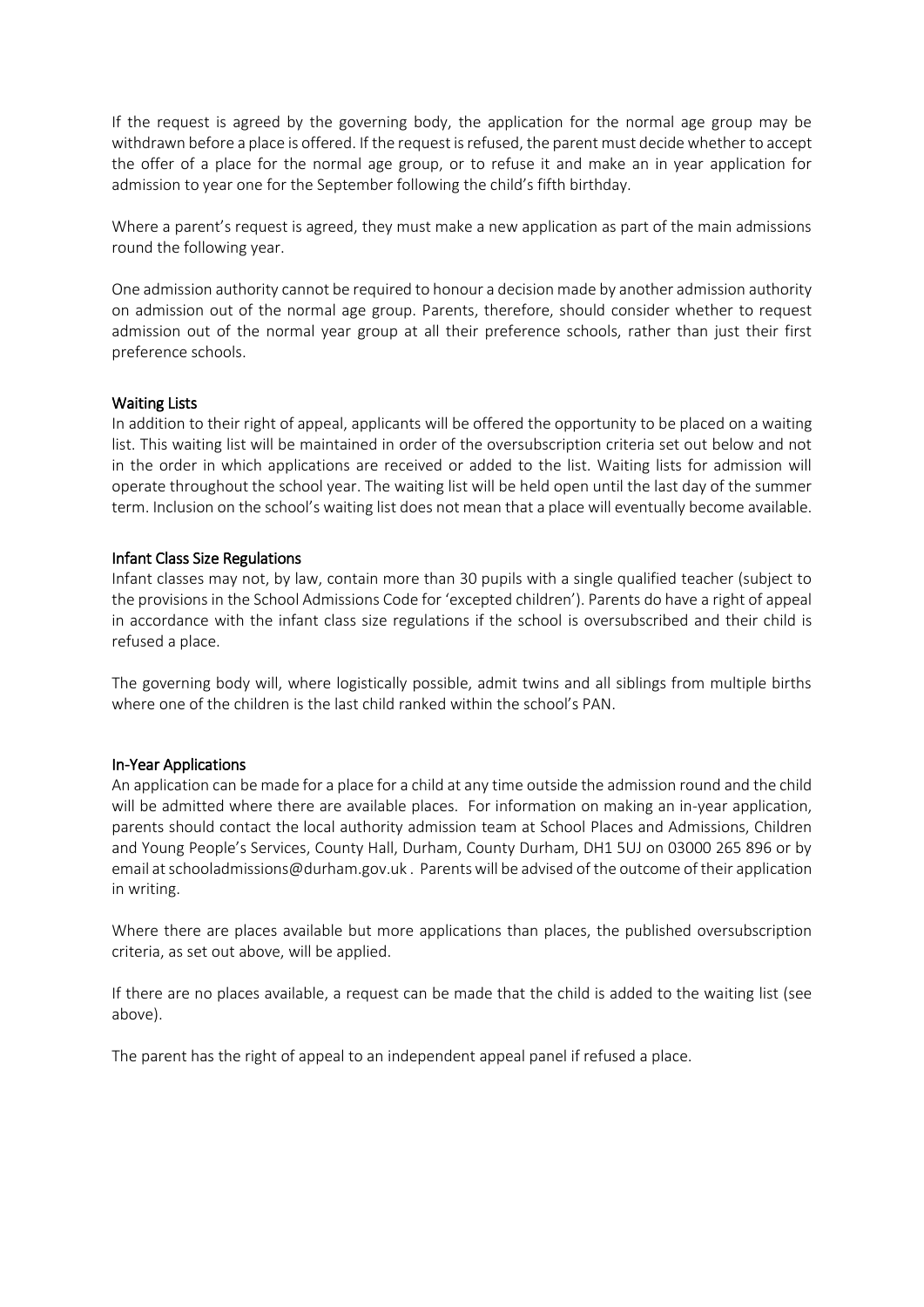## Right of Appeal

Where a parent has been notified that a place is not available for a child, every effort will be made by the local authority to help the parent to find a place in a suitable alternative school. Parents who are refused a place have a statutory right of appeal. Further details of the appeals process are available by writing to the chair of governors at the school address.

## Fair Access Protocol

The school is committed to taking its fair share of children who are vulnerable and/or hard to place, as set out in locally agreed protocols. Accordingly, outside the normal admission round the governing body is empowered to give absolute priority to a child where admission is requested under any local protocol that has been agreed by both the diocese and the governing body for the current school year. The governing body has this power, even when admitting the child would mean exceeding the published admission number (subject to the infant class size exceptions).

## False evidence

The governing body reserves the right to withdraw the offer of a place or, where a child is already attending the school, the place itself, where it is satisfied that the offer or place was obtained by deception.

## Oversubscription Criteria

Where there are more applications for places than the number of places available, places will be offered according to the following order of priority.

*First priority in each category will be given to children who will have an older sibling attending the school in September 2020.*

- 1. Catholic looked after and previously looked after children. (see notes 2&3)
- 2. Catholic children who are resident in the parishes of Our Lady of Perpetual Succour & St Thomas of Canterbury Parish, Willington. (see note 3)
- 3. Other Catholic children. (see note 3)
- 4. Other looked after and previously looked after children. (see note 2)
- 5. Catechumens and members of an Eastern Christian Church. (see notes 4&5)
- 6. Children of other Christian denominations whose membership is evidenced by a minister or faith leader. (see note 6)
- 7. Children of other faiths whose membership is evidenced by a minister or faith leader. (see note 7)
- 8. Any other children.

## Tie Breaker

Where there are places available for some, but not all applicants within a particular criterion priority will be given to children living closest to the school determined by the shortest distance. In assessing home to school distance the LA uses a Geographic Information System (GIS) to identify and measure the shortest route utilising only the Ordnance Survey Integrated Transport Network (ITN) and Urban Paths Network (UPN) which are national recognised datasets. The LA will not include any other routes or any other method of measurement. Routes are measured from the centre point\* of the child's house, or in the case of a flat from the centre point\* of the building, to the nearest school site entrance. In all cases the GIS identifies the route to be measured by connecting in a straight line the centre point\* of the child's house to the closest point on the nearest route on the ITN/UPN.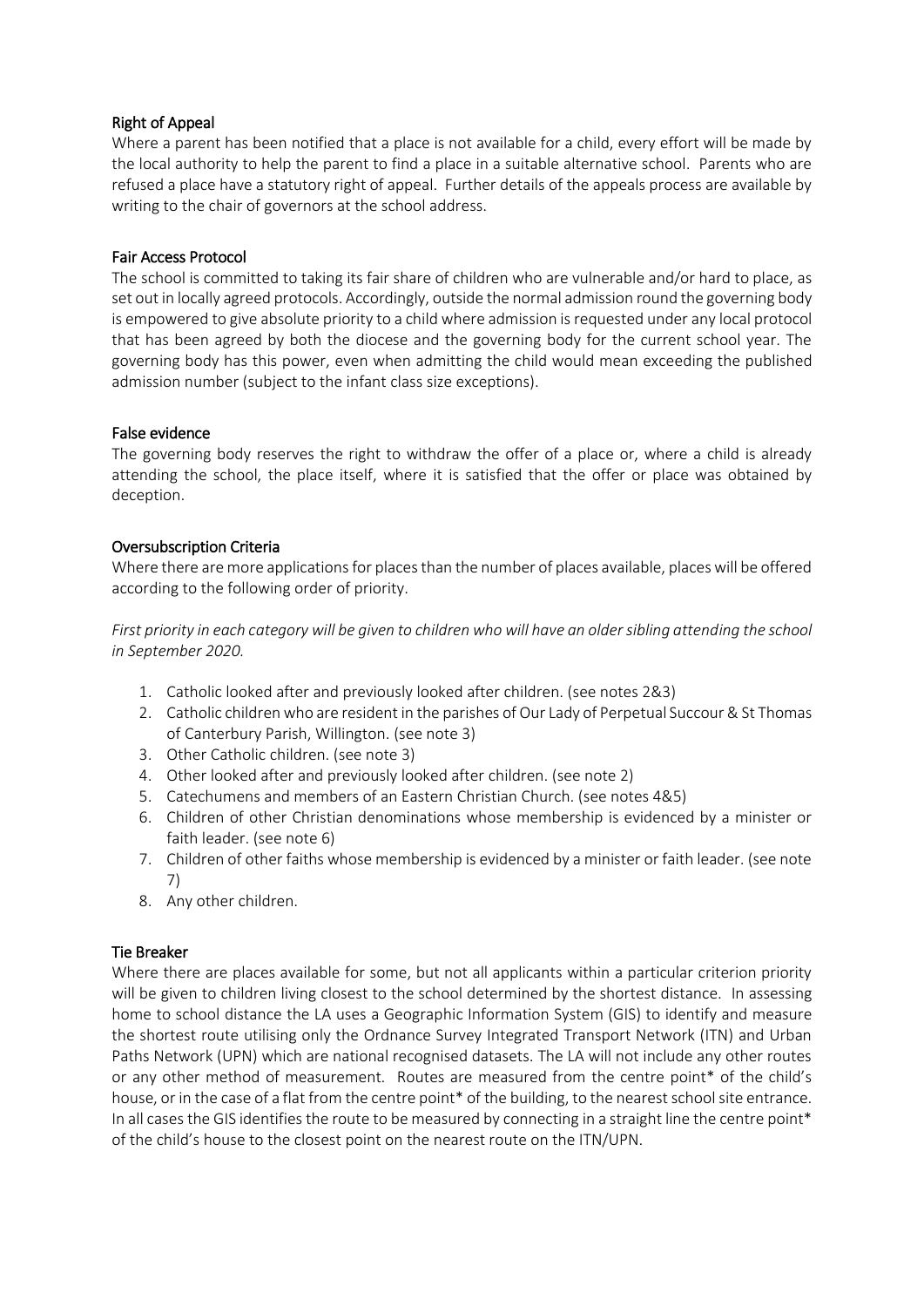\* In accordance with the co-ordinates of the Basic Land and Property Unit on the National Land and Property Gazetteer.

In the event of distances being the same for two or more children where this would determine the last place to be allocated, random allocation will be carried out in a public place and supervised by a person independent of the school.

## *Notes and definitions*

- 1. An Education, Health and Care Plan is a plan made by the local authority under section 37 of the Children and Families Act 2014, specifying the special educational provision required for a child.
- 2. A looked after child has the same meaning as in section 22(1) of the Children Act 1989, and means any child who is (a) in the care of a local authority or (b) being provided with accommodation by them in the exercise of their social services functions (e.g. children with foster parents) at the time of making application to the school.

A previously looked after child is a child who was looked after, but ceased to be so because he or she was adopted, or became subject to a child arrangements order or special guardianship order.

3. Catholic means a member of a Church in full communion with the See of Rome. This includes the Eastern Catholic Churches. This will normally be evidenced by a certificate of baptism in a Catholic Church or a certificate of reception into the full communion of the Catholic Church. For the purposes of this policy, it includes a looked after child living with a family where at least one of the parents is Catholic.

For a child to be treated as Catholic, evidence of Catholic baptism or reception into the Church will be required. Those who have difficulty obtaining written evidence of baptism should contact their Parish Priest who, after consulting with the Diocese, will decide how the question of baptism is to be resolved and how written evidence is to be produced in accordance with the law of the Church.

- 4. Catechumen means a member of the catechumenate of a Catholic Church. For the purposes of admissions this refers to the child on whose behalf the application is being made. This will normally be evidenced by a certificate of reception into the order of catechumens.
- 5. Eastern Christian Church includes Orthodox Churches, and is normally evidenced by a certificate of baptism or reception from the authorities of that Church. Those who have difficulty obtaining written evidence of baptism or reception should contact the Diocese who will decide how the question of baptism or reception is to be resolved and how written evidence is to be produced in accordance with the law of the Church.
- 6. Children of other Christian denominations means children who belong to other churches and ecclesial communities which, acknowledge God's revelation in Christ, confess the Lord Jesus Christ as God and Saviour according to the Scriptures, and, in obedience to God's will and in the power of the Holy Spirit commit themselves: to seek a deepening of their communion with Christ and with one another in the Church, which is his body; and to fulfil their mission to proclaim the Gospel by common witness and service in the world to the glory of the one God, Father, Son and Holy Spirit. An ecclesial community which on principle has no credal statements in its tradition, is included if it manifests faith in Christ as witnessed to in the Scriptures and is committed to working in the spirit of the above.